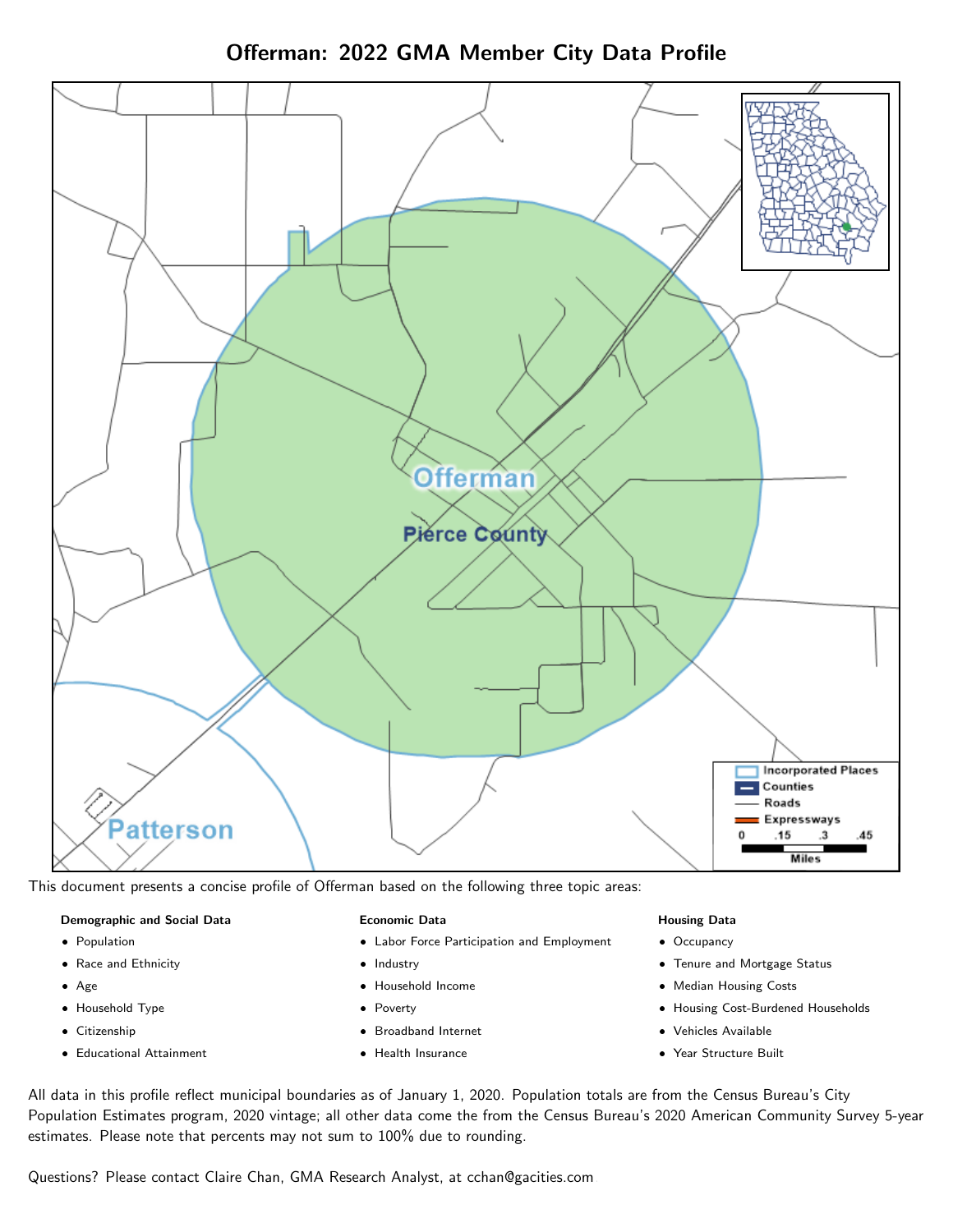### Offerman: Demographic and Social





0% 5% 10% 15% 20% Male **Female** 20% 15% 10% 5% 85 and over 80-84 75-79 70-74 65-69 60-64 55-59 50-54 45-49 40-44 35-39 30-34  $25-29$ 20-24 15-19  $10-14$ 5-9 Under 5

# Native Born 99% Not Citizen 1%

Source: American Community Survey, 2020 5-year estimates, table B05002 Source: American Community Survey, 2020 5-year estimates, table B15002

Race and Ethnicity



### Household Type



Source: American Community Survey, 2020 5-year estimates, table B01001 Source: American Community Survey, 2020 5-year estimates, table B11001

### Educational Attainment





### **Citizenship**

Age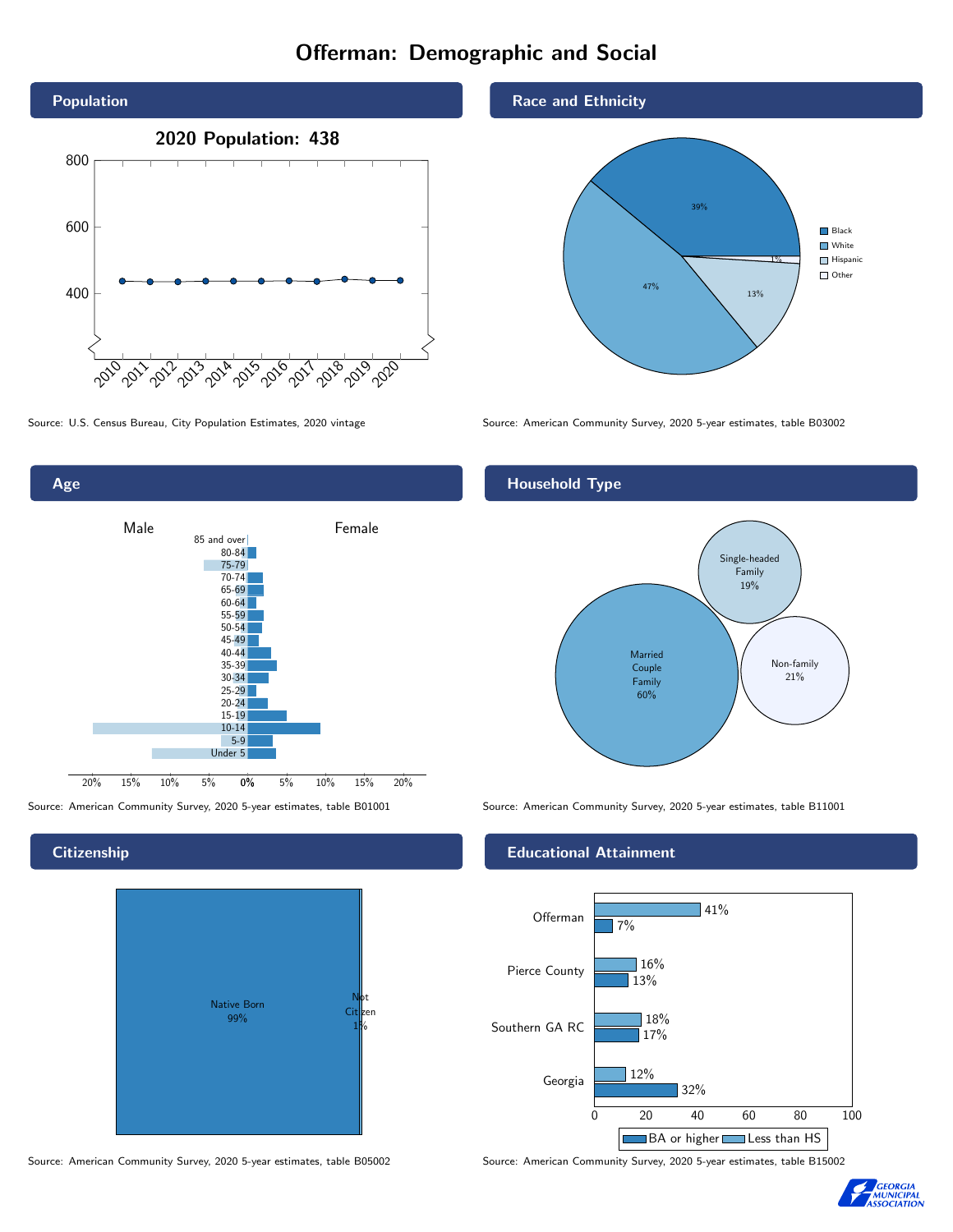### Offerman: Economic



Source: American Community Survey, 2020 5-year estimates, table B23001 Note: Unemployment rate is based upon the civilian labor force.

### Industry

Poverty

| Agriculture, forestry, fishing and hunting, and mining      | 13%   |
|-------------------------------------------------------------|-------|
| Construction                                                | 13%   |
| Manufacturing                                               | 21%   |
| <b>Wholesale Trade</b>                                      | 2%    |
| Retail Trade                                                | 7%    |
| Transportation and warehousing, and utilities               | 9%    |
| Information                                                 | $0\%$ |
| Finance and insurance, real estate, rental, leasing         | $2\%$ |
| Professional, scientific, mgt, administrative, waste mgt    | $0\%$ |
| Educational services, and health care and social assistance | 19%   |
| Arts, entertainment, recreation, accommodation, food        | 9%    |
| service                                                     |       |
| Other services, except public administration                | 3%    |
| Public administration                                       | $1\%$ |

Source: American Community Survey, 2020 5-year estimates, table C24030



Source: American Community Survey, 2020 5-year estimates, tables B19013 and B19025 Source: American Community Survey, 2020 5-year estimates, table B17010



14%

 $720%$ 

23%

32%

31%

18%

### **Health Insurance**

Georgia

Southern GA RC

Pierce County

Offerman



0 20 40 60 80 100

Total Population Children

51%

69%

Source: American Community Survey, 2020 5-year estimates, table B28002 Source: American Community Survey, 2020 5-year estimates, table B18135